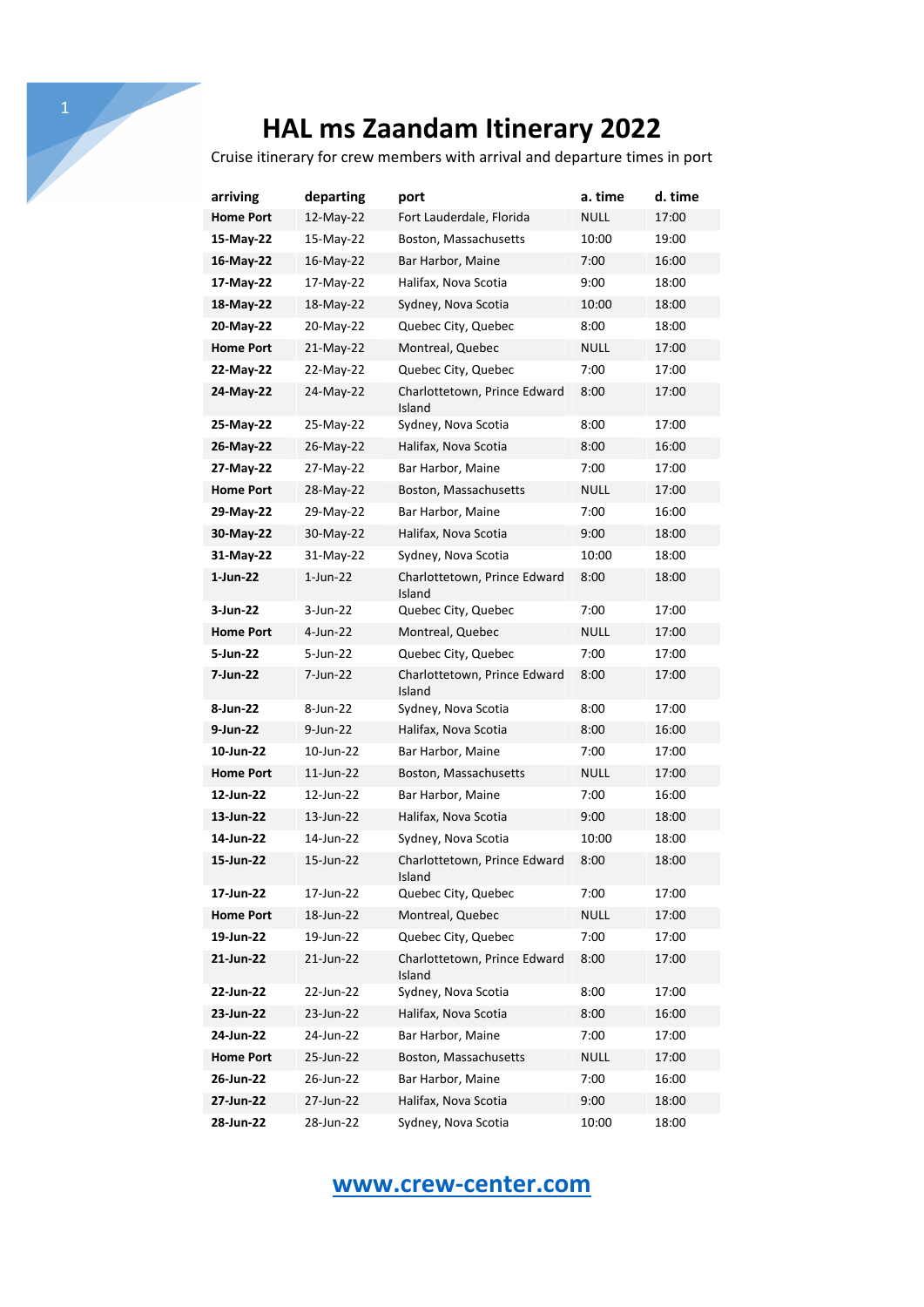Cruise itinerary for crew members with arrival and departure times in port

| 29-Jun-22        | 29-Jun-22   | Charlottetown, Prince Edward<br>Island | 8:00        | 18:00 |
|------------------|-------------|----------------------------------------|-------------|-------|
| 1-Jul-22         | 1-Jul-22    | Quebec City, Quebec                    | 7:00        | 17:00 |
| <b>Home Port</b> | $2$ -Jul-22 | Montreal, Quebec                       | NULL        | 17:00 |
| $3-Jul-22$       | 3-Jul-22    | Quebec City, Quebec                    | 7:00        | 17:00 |
| 5-Jul-22         | 5-Jul-22    | Charlottetown, Prince Edward<br>Island | 8:00        | 17:00 |
| 6-Jul-22         | $6$ -Jul-22 | Sydney, Nova Scotia                    | 8:00        | 17:00 |
| 7-Jul-22         | 7-Jul-22    | Halifax, Nova Scotia                   | 8:00        | 16:00 |
| 8-Jul-22         | 8-Jul-22    | Bar Harbor, Maine                      | 7:00        | 17:00 |
| <b>Home Port</b> | 9-Jul-22    | Boston, Massachusetts                  | NULL        | 17:00 |
| 10-Jul-22        | 10-Jul-22   | Bar Harbor, Maine                      | 7:00        | 17:00 |
| 13-Jul-22        | 13-Jul-22   | Red Bay, Labrador                      | 8:00        | 16:00 |
| 15-Jul-22        | 15-Jul-22   | Qaqortoq, Greenland                    | 10:00       | 18:00 |
| 18-Jul-22        | 19-Jul-22   | Reykjavik, Iceland                     | 8:00        | 15:00 |
| 20-Jul-22        | 20-Jul-22   | Djupivogur, Iceland                    | 10:00       | 19:00 |
| 22-Jul-22        | 22-Jul-22   | Alesund, Norway                        | 8:00        | 17:00 |
| 23-Jul-22        | 23-Jul-22   | Bergen, Norway                         | 8:00        | 17:00 |
| <b>Home Port</b> | 26-Jul-22   | Rotterdam (Amsterdam),<br>Holland      | <b>NULL</b> | 17:00 |
| 28-Jul-22        | 28-Jul-22   | Dublin, Ireland                        | 7:00        | 20:00 |
| 30-Jul-22        | 30-Jul-22   | Scrabster, Scotland                    | 8:00        | 17:00 |
| 1-Aug-22         | 1-Aug-22    | Seydisfjordur, Iceland                 | 10:00       | 18:00 |
| 2-Aug-22         | 2-Aug-22    | Akureyri, Iceland                      | 8:00        | 17:00 |
| 3-Aug-22         | 3-Aug-22    | Isafjord, Iceland                      | 8:00        | 17:00 |
| 6-Aug-22         | 6-Aug-22    | Nanortalik, Greenland                  | 7:00        | 14:00 |
| 8-Aug-22         | 8-Aug-22    | St Anthony, Newfoundland               | 8:00        | 17:00 |
| 9-Aug-22         | 9-Aug-22    | St Johns, Newfoundland                 | 10:00       | 20:00 |
| 11-Aug-22        | 11-Aug-22   | Halifax, Nova Scotia                   | 8:00        | 23:00 |
| <b>Home Port</b> | 13-Aug-22   | Boston, Massachusetts                  | NULL        | 17:00 |
| 14-Aug-22        | 14-Aug-22   | Bar Harbor, Maine                      | 7:00        | 16:00 |
| 15-Aug-22        | 15-Aug-22   | Halifax, Nova Scotia                   | 9:00        | 18:00 |
| 16-Aug-22        | 16-Aug-22   | Sydney, Nova Scotia                    | 10:00       | 18:00 |
| 17-Aug-22        | 17-Aug-22   | Charlottetown, Prince Edward<br>Island | 8:00        | 18:00 |
| 19-Aug-22        | 19-Aug-22   | Quebec City, Quebec                    | 7:00        | 17:00 |
| <b>Home Port</b> | 20-Aug-22   | Montreal, Quebec                       | <b>NULL</b> | 17:00 |
| 21-Aug-22        | 21-Aug-22   | Quebec City, Quebec                    | 7:00        | 17:00 |
| 23-Aug-22        | 23-Aug-22   | Charlottetown, Prince Edward<br>Island | 8:00        | 17:00 |
| 24-Aug-22        | 24-Aug-22   | Sydney, Nova Scotia                    | 8:00        | 17:00 |
| 25-Aug-22        | 25-Aug-22   | Halifax, Nova Scotia                   | 8:00        | 16:00 |
| 26-Aug-22        | 26-Aug-22   | Bar Harbor, Maine                      | 7:00        | 17:00 |
| <b>Home Port</b> | 27-Aug-22   | Boston, Massachusetts                  | <b>NULL</b> | 17:00 |
| 28-Aug-22        | 28-Aug-22   | Bar Harbor, Maine                      | 7:00        | 16:00 |
| 29-Aug-22        | 29-Aug-22   | Halifax, Nova Scotia                   | 9:00        | 18:00 |

### **www.crew-center.com**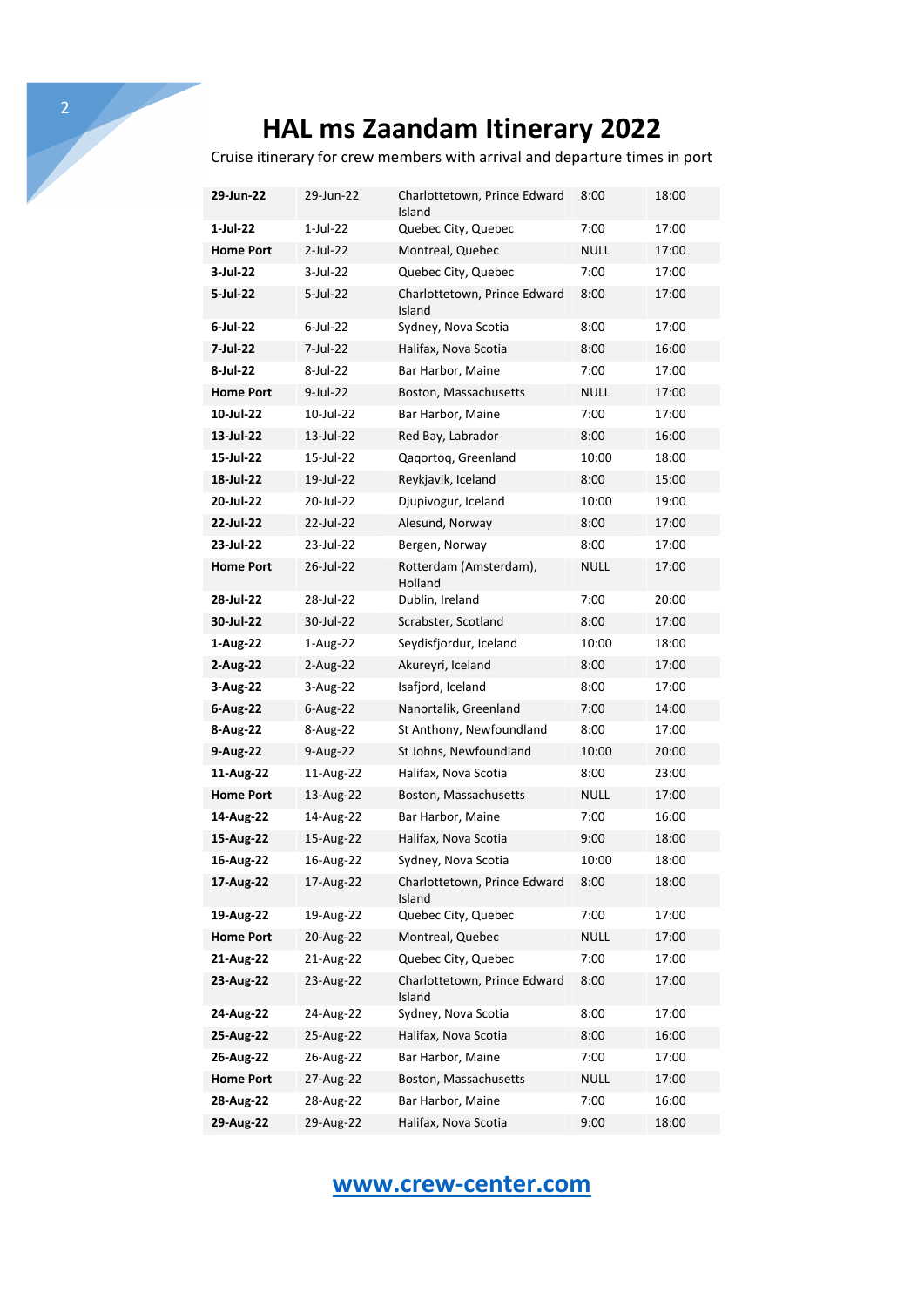Cruise itinerary for crew members with arrival and departure times in port

| 30-Aug-22        | 30-Aug-22  | Sydney, Nova Scotia                    | 10:00       | 18:00 |
|------------------|------------|----------------------------------------|-------------|-------|
| 31-Aug-22        | 31-Aug-22  | Charlottetown, Prince Edward<br>Island | 8:00        | 18:00 |
| 2-Sep-22         | $2-Sep-22$ | Quebec City, Quebec                    | 7:00        | 17:00 |
| <b>Home Port</b> | $3-Sep-22$ | Montreal, Quebec                       | <b>NULL</b> | 17:00 |
| 4-Sep-22         | 4-Sep-22   | Quebec City, Quebec                    | 7:00        | 17:00 |
| 6-Sep-22         | $6-Sep-22$ | Charlottetown, Prince Edward<br>Island | 8:00        | 17:00 |
| 7-Sep-22         | 7-Sep-22   | Sydney, Nova Scotia                    | 8:00        | 17:00 |
| 8-Sep-22         | 8-Sep-22   | Halifax, Nova Scotia                   | 8:00        | 16:00 |
| 9-Sep-22         | 9-Sep-22   | Bar Harbor, Maine                      | 7:00        | 17:00 |
| <b>Home Port</b> | 10-Sep-22  | Boston, Massachusetts                  | NULL        | 17:00 |
| 11-Sep-22        | 11-Sep-22  | Bar Harbor, Maine                      | 7:00        | 16:00 |
| 12-Sep-22        | 12-Sep-22  | Halifax, Nova Scotia                   | 9:00        | 18:00 |
| 13-Sep-22        | 13-Sep-22  | Sydney, Nova Scotia                    | 10:00       | 18:00 |
| 14-Sep-22        | 14-Sep-22  | Charlottetown, Prince Edward<br>Island | 8:00        | 18:00 |
| 16-Sep-22        | 16-Sep-22  | Quebec City, Quebec                    | 7:00        | 17:00 |
| <b>Home Port</b> | 17-Sep-22  | Montreal, Quebec                       | NULL        | 17:00 |
| 18-Sep-22        | 18-Sep-22  | Quebec City, Quebec                    | 7:00        | 17:00 |
| 20-Sep-22        | 20-Sep-22  | Charlottetown, Prince Edward<br>Island | 8:00        | 17:00 |
| 21-Sep-22        | 21-Sep-22  | Sydney, Nova Scotia                    | 8:00        | 17:00 |
| 22-Sep-22        | 22-Sep-22  | Halifax, Nova Scotia                   | 8:00        | 16:00 |
| 23-Sep-22        | 23-Sep-22  | Bar Harbor, Maine                      | 7:00        | 17:00 |
| <b>Home Port</b> | 24-Sep-22  | Boston, Massachusetts                  | NULL        | 17:00 |
| 25-Sep-22        | 25-Sep-22  | Bar Harbor, Maine                      | 7:00        | 17:00 |
| 27-Sep-22        | 27-Sep-22  | Sydney, Nova Scotia                    | 8:00        | 18:00 |
| 28-Sep-22        | 28-Sep-22  | Charlottetown, Prince Edward<br>Island | 8:00        | 18:00 |
| 30-Sep-22        | 30-Sep-22  | Quebec City, Quebec                    | 7:00        | 17:00 |
| <b>Home Port</b> | 1-Oct-22   | Montreal, Quebec                       | NULL        | 17:00 |
| 2-Oct-22         | 2-Oct-22   | Quebec City, Quebec                    | 7:00        | 17:00 |
| 4-Oct-22         | 4-Oct-22   | Charlottetown, Prince Edward<br>Island | 8:00        | 18:00 |
| 5-Oct-22         | 5-Oct-22   | Sydney, Nova Scotia                    | 8:00        | 16:00 |
| 7-Oct-22         | 7-Oct-22   | Boston, Massachusetts                  | 8:00        | 16:00 |
| <b>Home Port</b> | 10-Oct-22  | Fort Lauderdale, Florida               | <b>NULL</b> | 16:00 |
| 18-Oct-22        | 18-Oct-22  | Funchal, Madeira                       | 8:00        | 17:00 |
| 19-Oct-22        | 19-Oct-22  | Arrecife, Canary Islands               | 11:00       | 18:00 |
| 20-Oct-22        | 20-Oct-22  | Agadir, Morocco                        | 7:00        | 13:00 |
| 21-Oct-22        | 21-Oct-22  | Casablanca, Morocco                    | 7:00        | 19:00 |
| 24-Oct-22        | 24-Oct-22  | Tunis, Tunisia                         | 8:00        | 17:30 |
| 26-Oct-22        | 26-Oct-22  | Chania, Crete                          | 11:00       | 22:00 |
| 28-Oct-22        | 28-Oct-22  | Suez Canal                             | 0:00        | 0:00  |
| 29-Oct-22        | 29-Oct-22  | Sharm El Sheikh, Egypt                 | 7:00        | 17:00 |

### **www.crew-center.com**